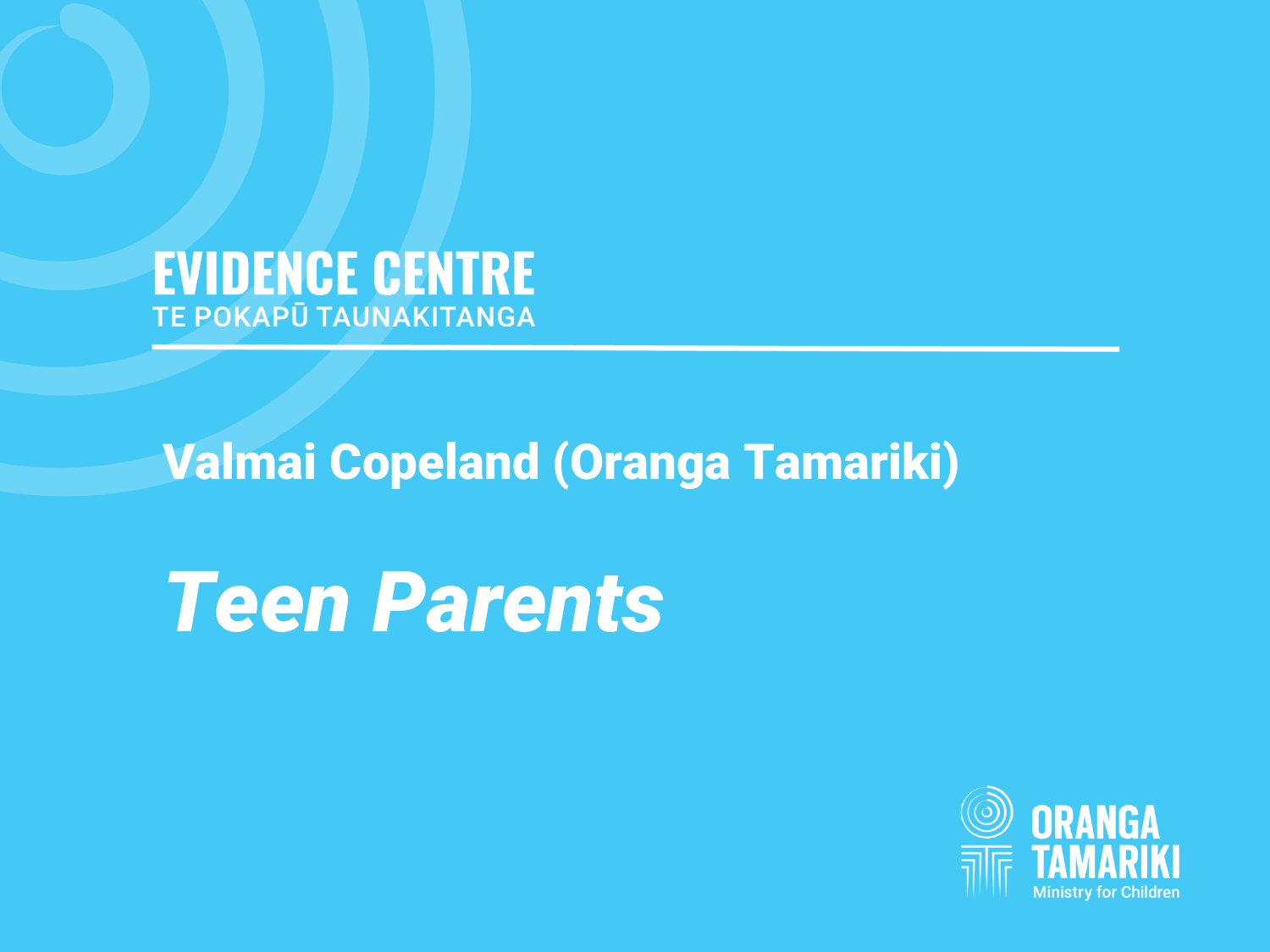### **IDI Disclaimer**

- The results are not official statistics, they have been created for research purposes from the Integrated Data Infrastructure (IDI) managed by Statistics New Zealand.
- Access to the anonymised data used in this study was provided by Statistics NZ in accordance with security and confidentiality provisions of the Statistics Act 1975. Only people authorised by the Statistics Act 1975 are allowed to see data about a particular person, household, business or organisation and the results have been confidentialised to protect these groups from identification.
- Careful consideration has been given to the privacy, security and confidentiality issues associated with using administrative and survey data in the IDI. Further detail can be found in the Privacy impact assessment for the Integrated Data Infrastructure available from www.stats.govt.nz.
- The results are based in part on tax data supplied by Inland Revenue to Statistics NZ under the Tax Administration Act 1994. This tax data must be used only for statistical purposes, and no individual information may be published or disclosed in any other form, or provided to Inland Revenue for administrative or regulatory purposes.
- Any person who has had access to the unit-record data has certified that they have been shown, have read, and have understood section 81 of the Tax Administration Act 1994, which relates to secrecy. Any discussion of data limitations or weaknesses is in the context of using the IDI for statistical purposes, and is not related to the data's ability to support Inland Revenue's core operational requirements.

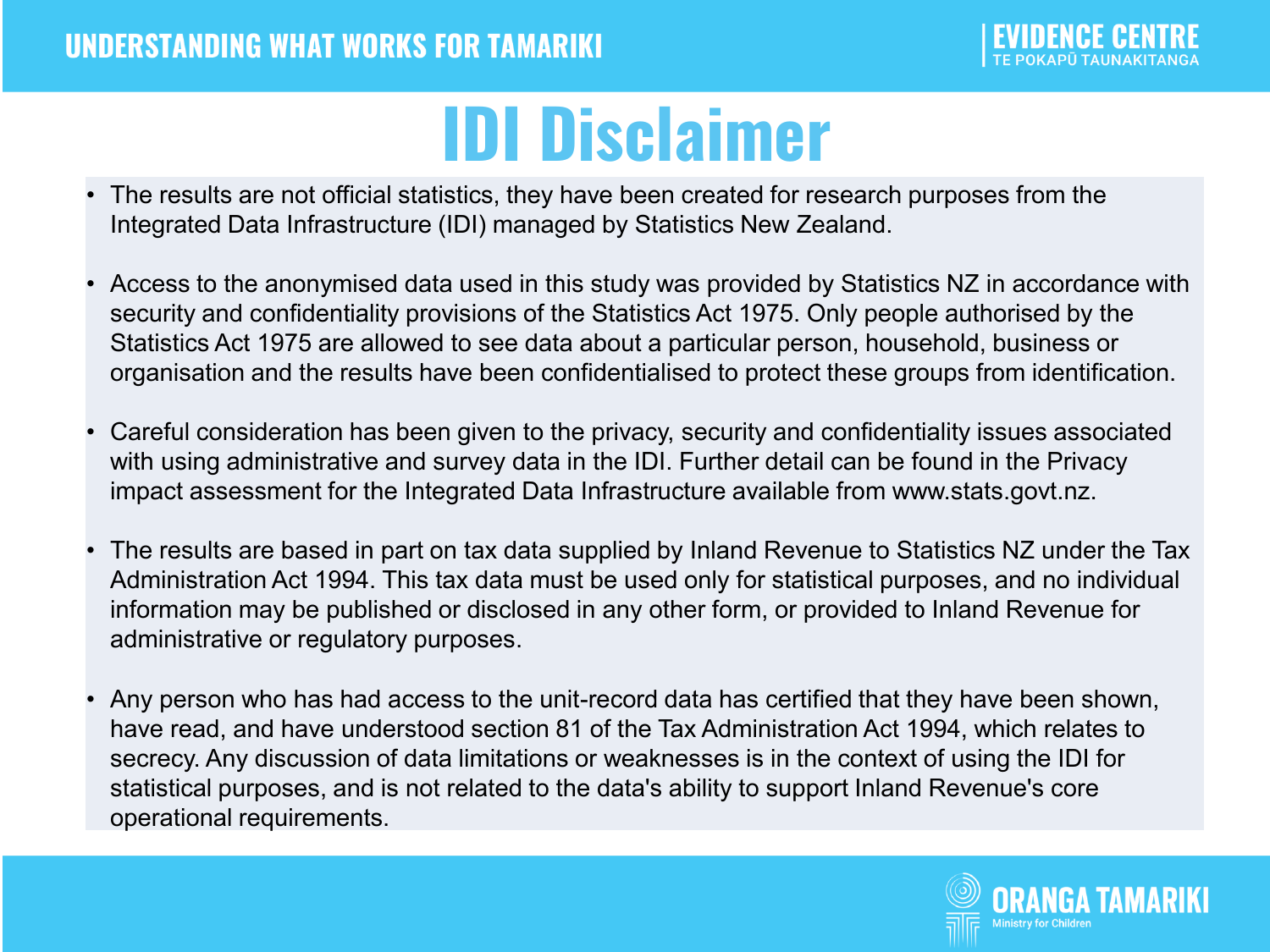### **Purpose**

- To understand the context and incidence of teen parenthood
- To provide up-to-date evidence from Aotearoa and overseas about effective support for teenage parents, their children and whānau
- To identify protective factors and risks for poor outcomes for teenage parents and their children

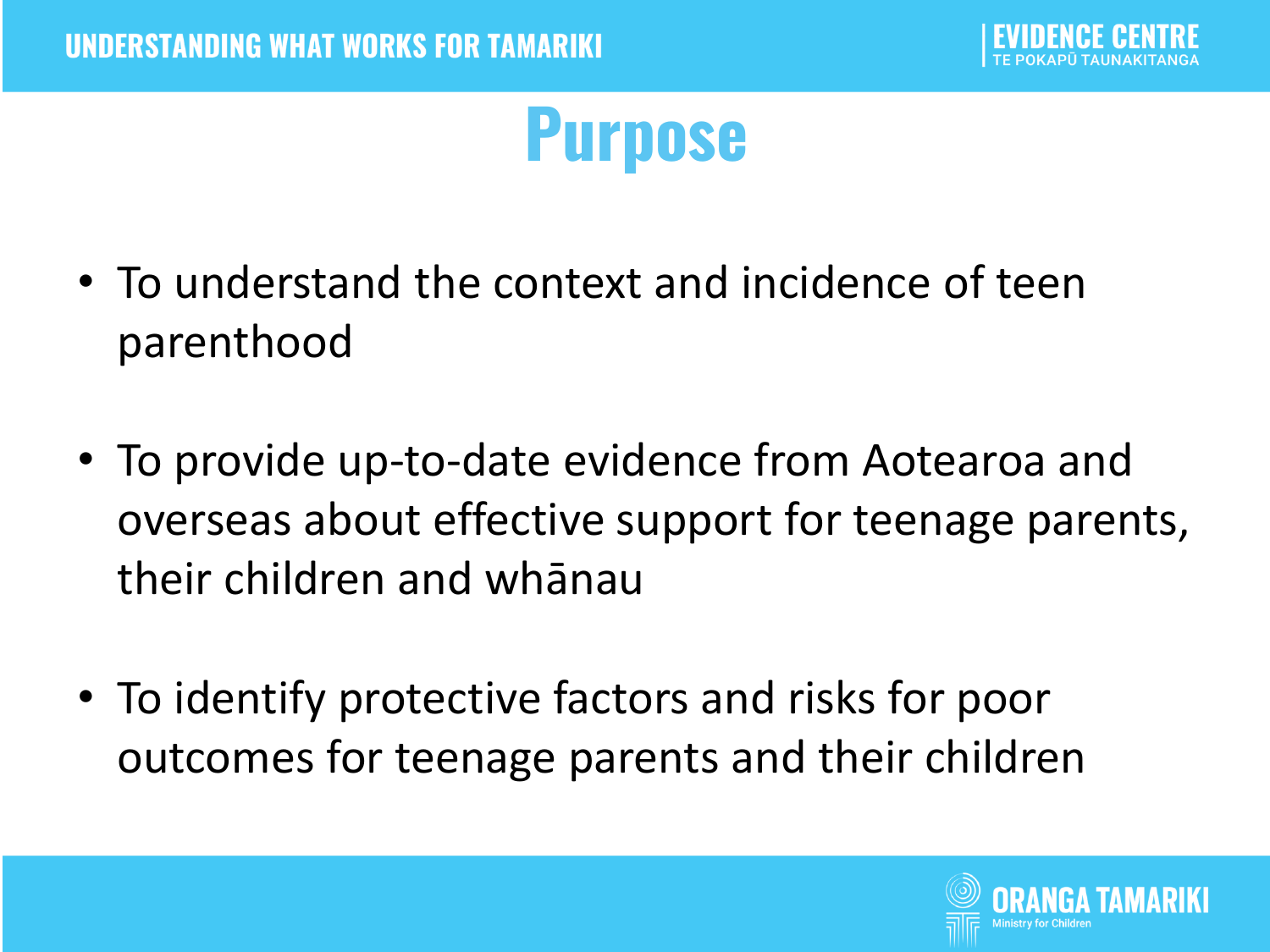### **Context**

Oranga Tamariki has a duty to:

- Care for young mothers under 16 and their child/ren
- To care for all children at risk of not thriving



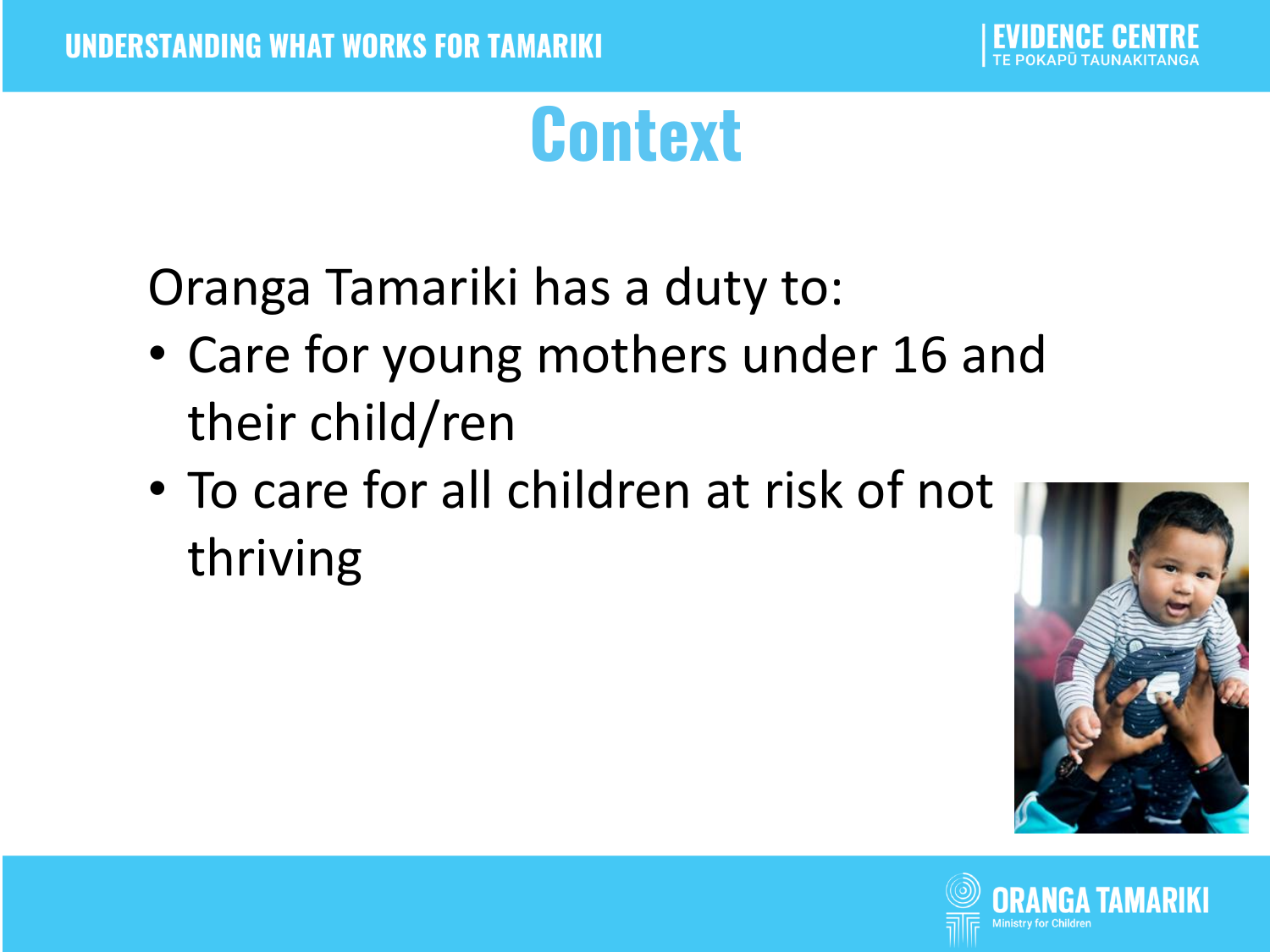#### **UNDERSTANDING WHAT WORKS FOR TAMARIKI**

**TE POKAPŪ TAUNAKITANGA** 

|             | First |       |
|-------------|-------|-------|
|             | time  | All   |
| <b>2009</b> | 3,462 | 4,869 |
| 2010        | 3,153 | 4,580 |
| 2011        | 2,949 | 4,095 |
| <b>2012</b> | 2,697 | 3,937 |
| <b>2013</b> | 2,280 | 3,355 |
| <b>2014</b> | 2,100 | 3,016 |
| 2015        | 1,854 | 2,800 |
| 2016        | 1,620 | 2,464 |
| 2017        | 1,443 | 2,309 |

### **Teen Births**



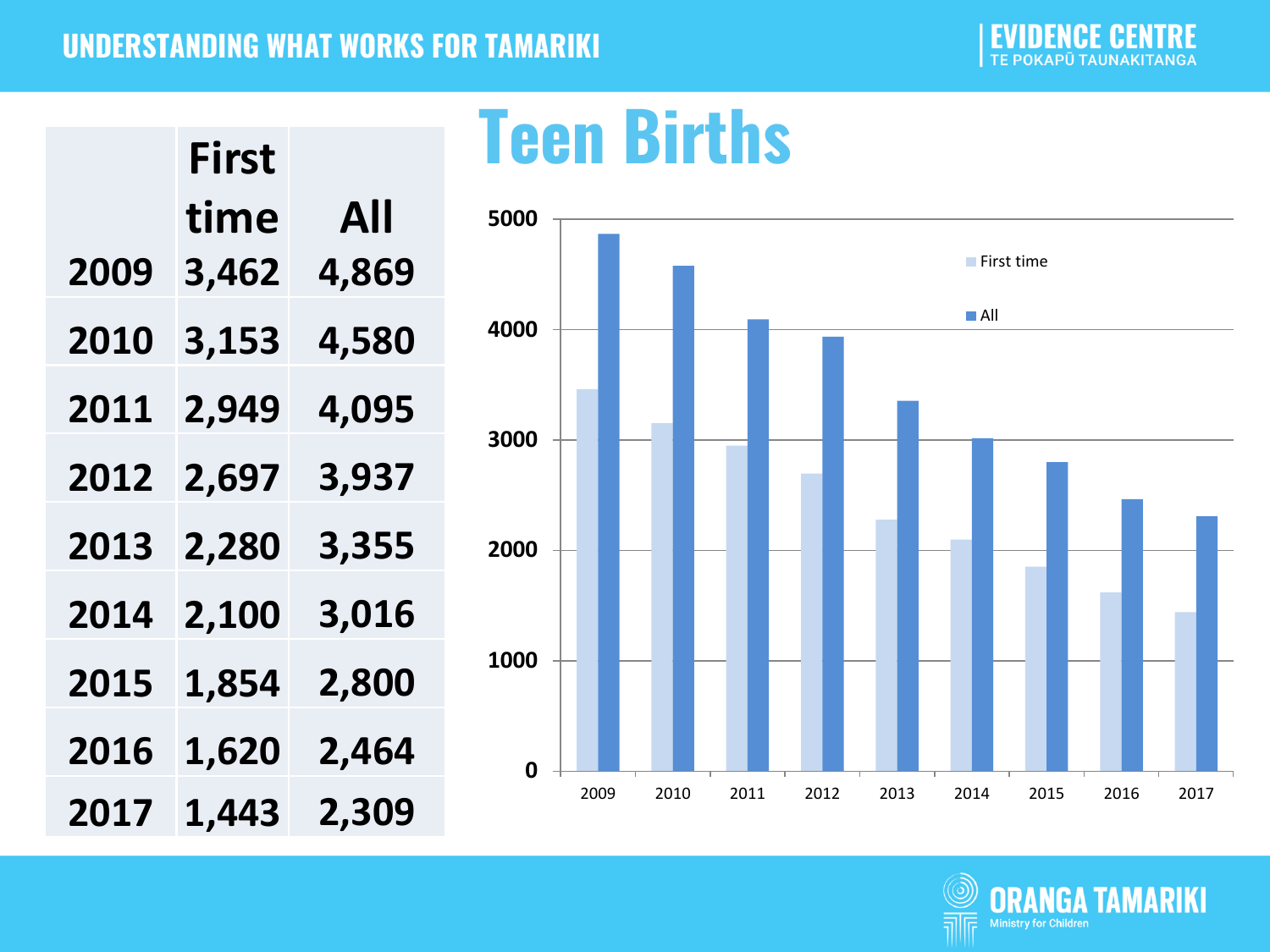## **Fertility Rate per 1000 Women (15-19)**



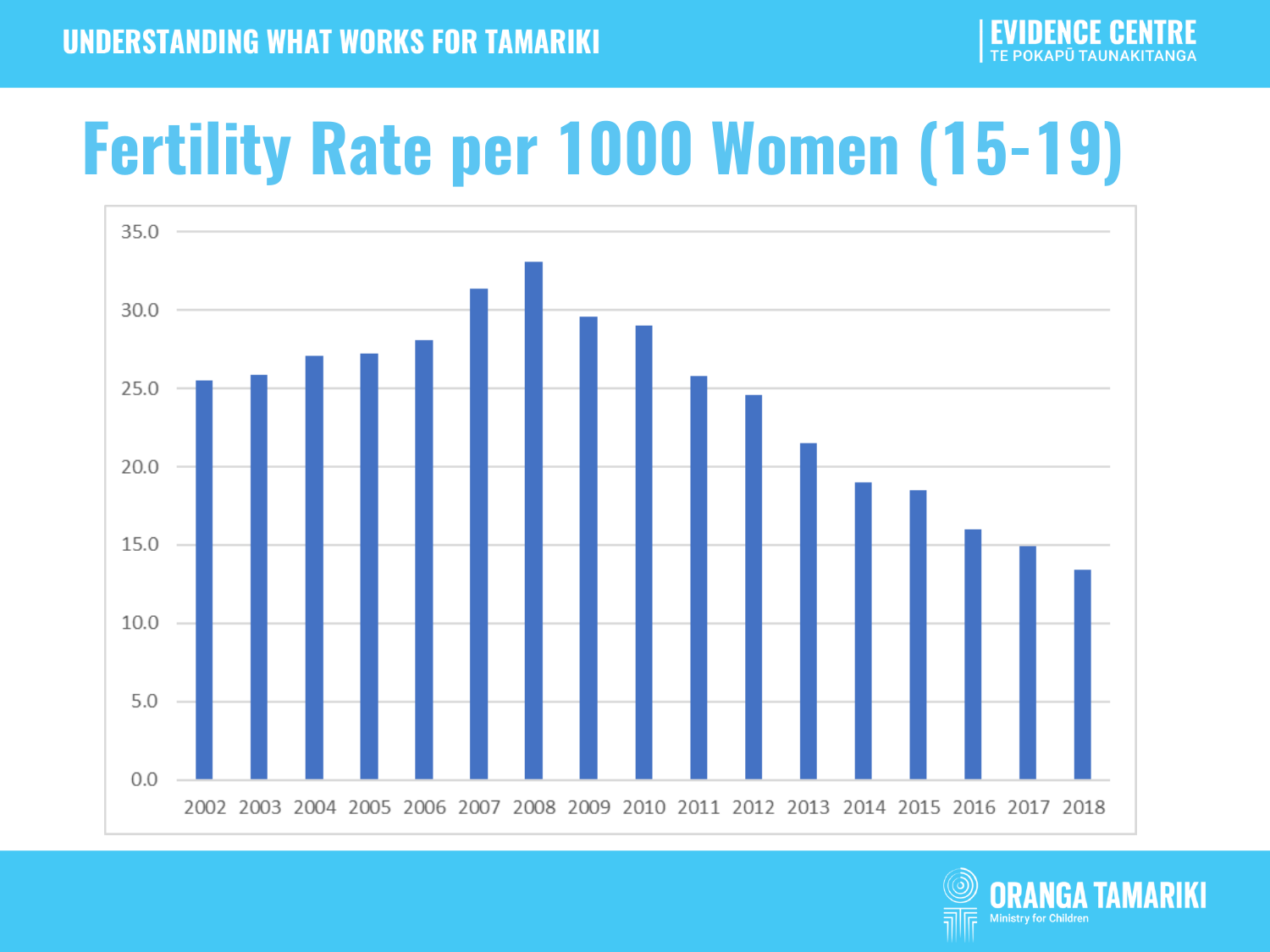**UNDERSTANDING WHAT WORKS FOR TAMARIKI** 

**CENTRE** 

### **Abortion rate (15-19)**



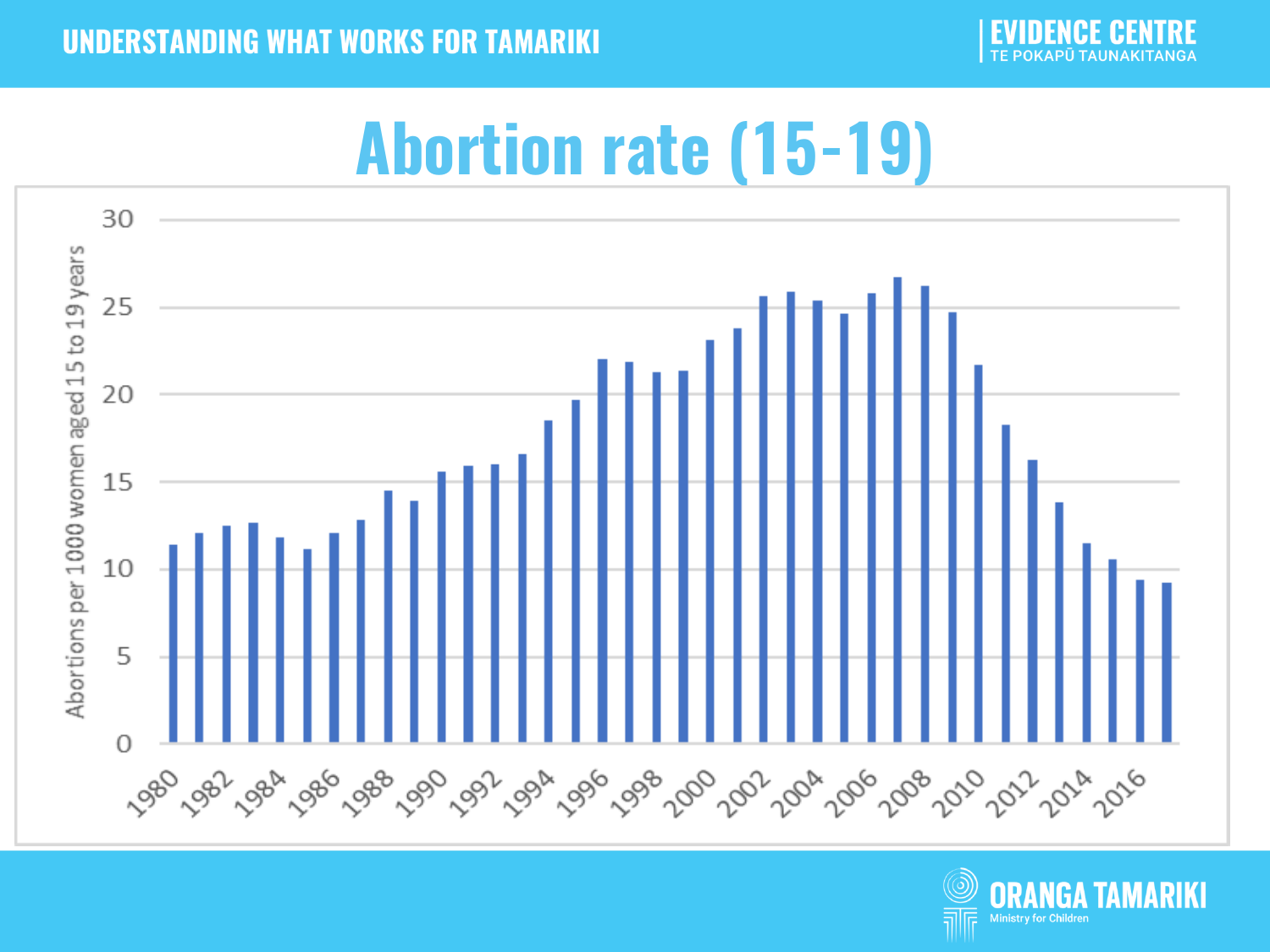

### **Age of mother at birth**



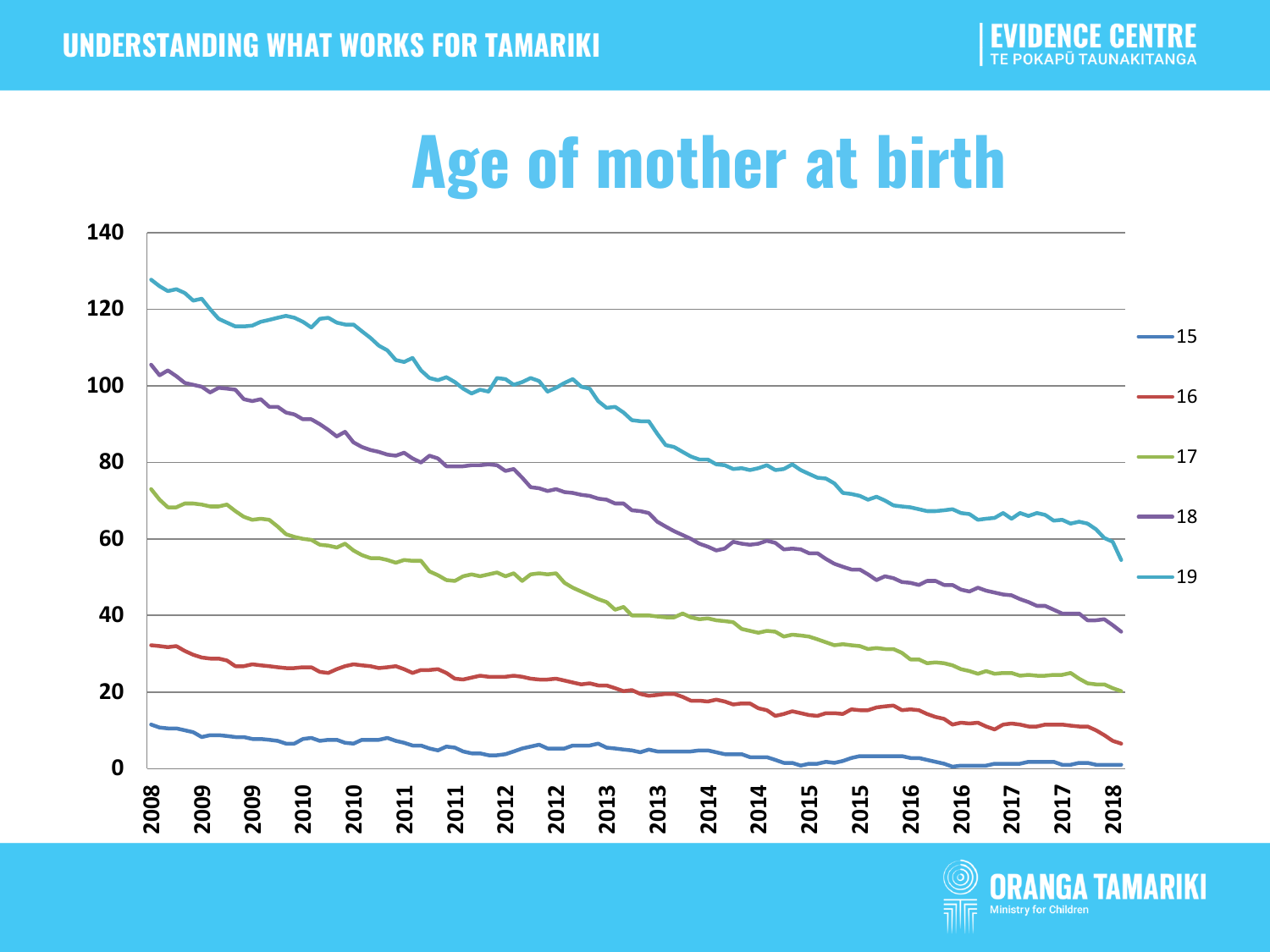## **% of births by ethnicity & age cohort (2017)**



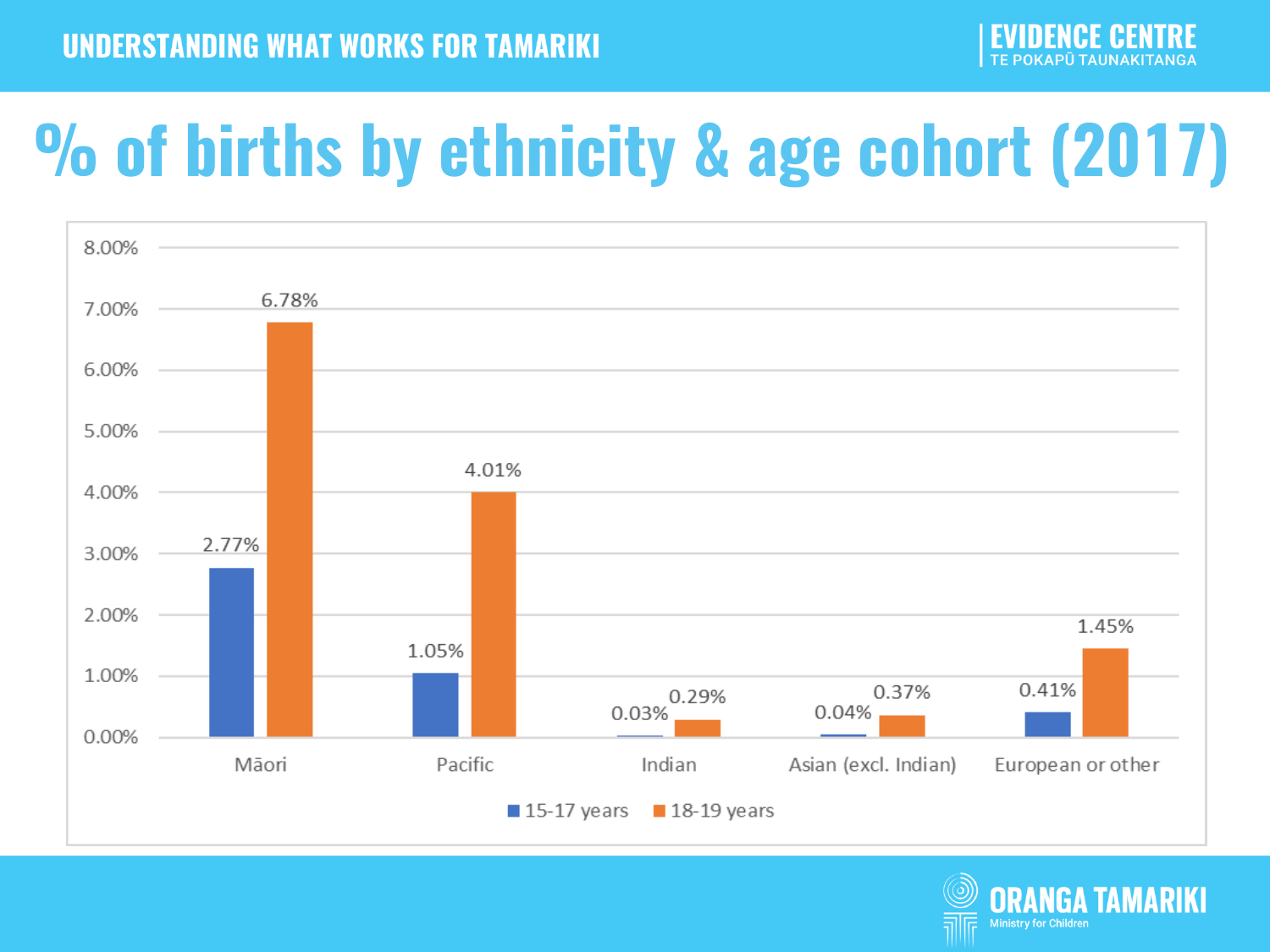### **Number of teen births by ethnicity compared to 2009**



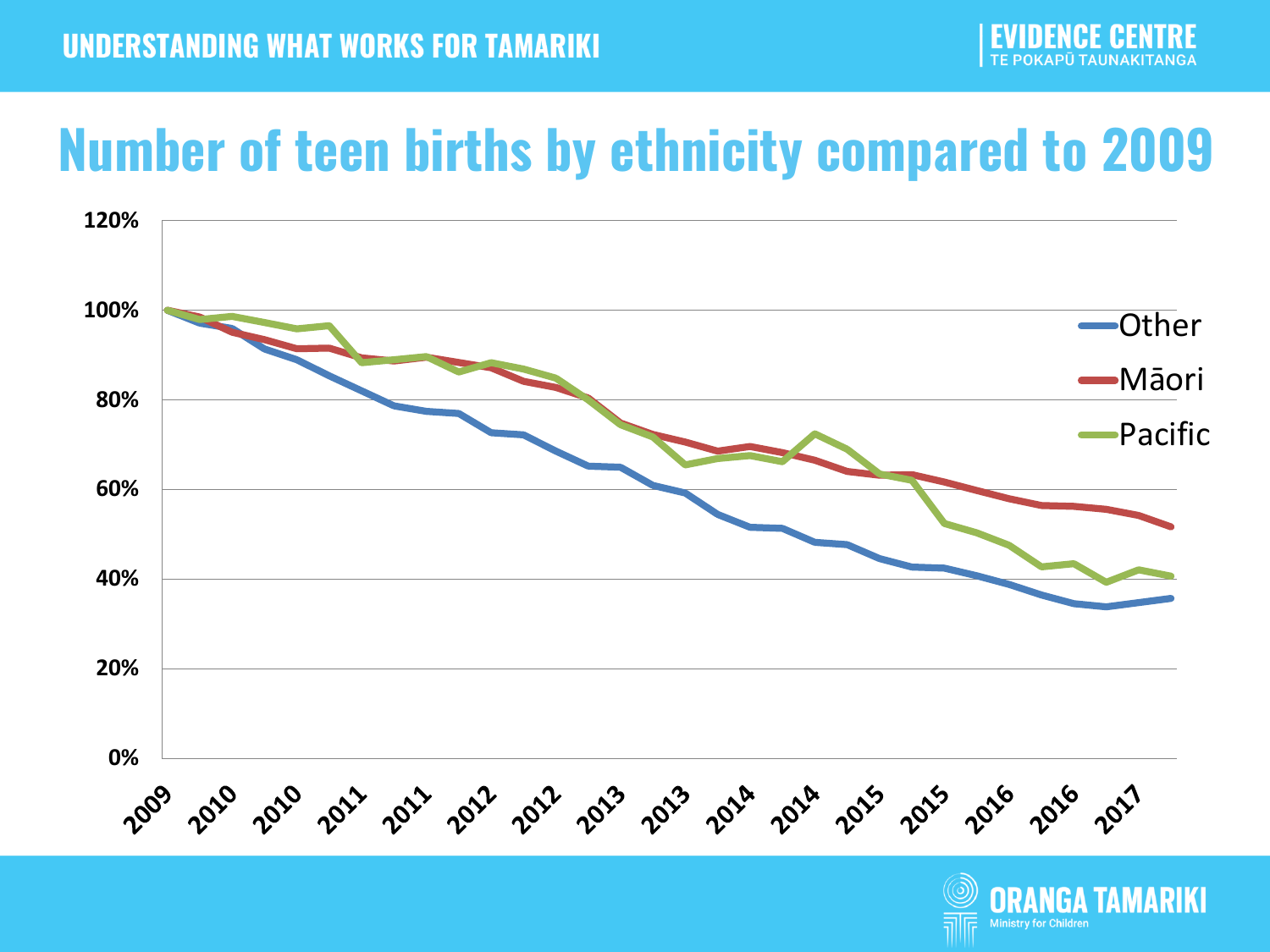### Financial security – change over time



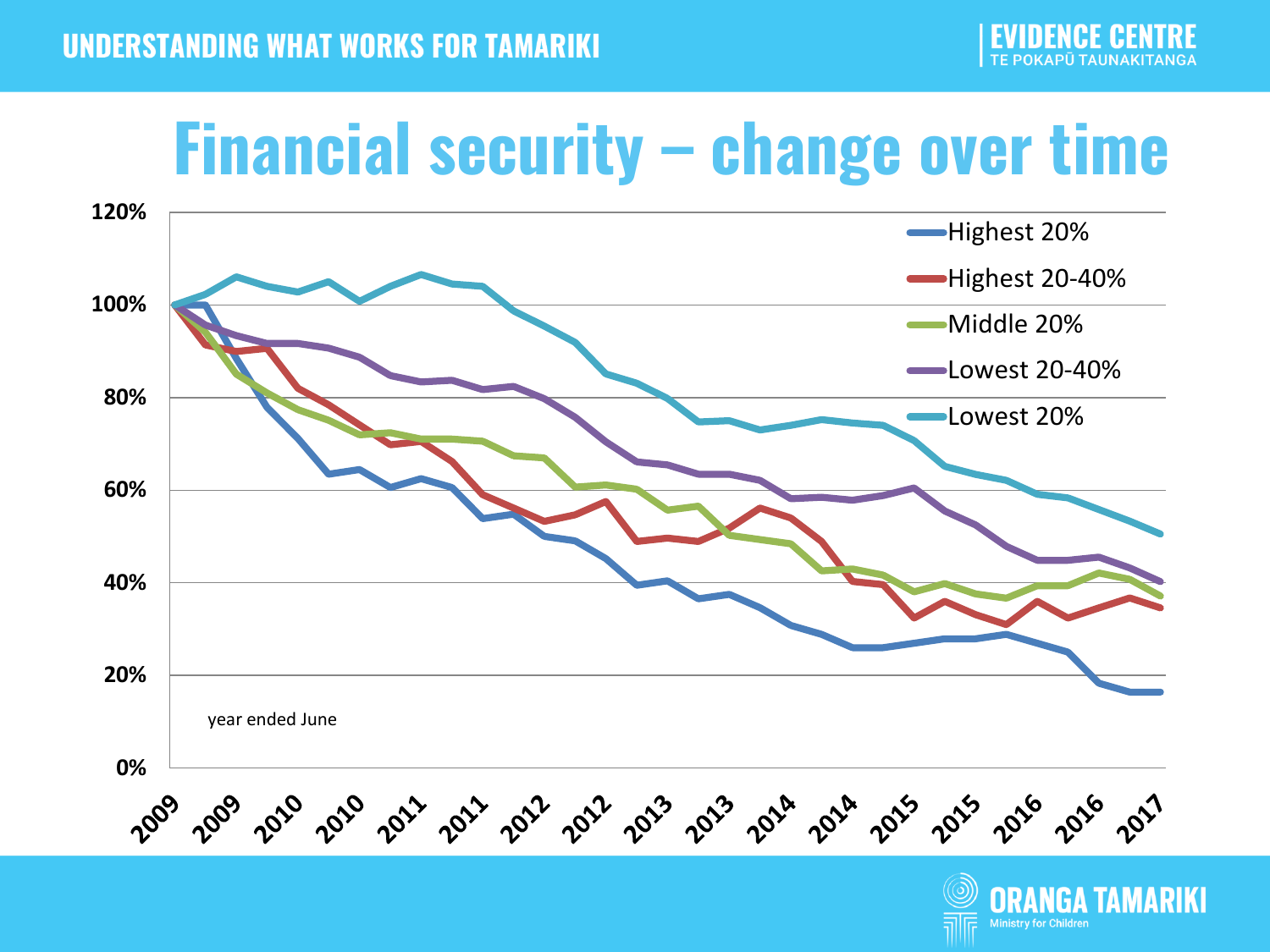### **First births by statutory history**



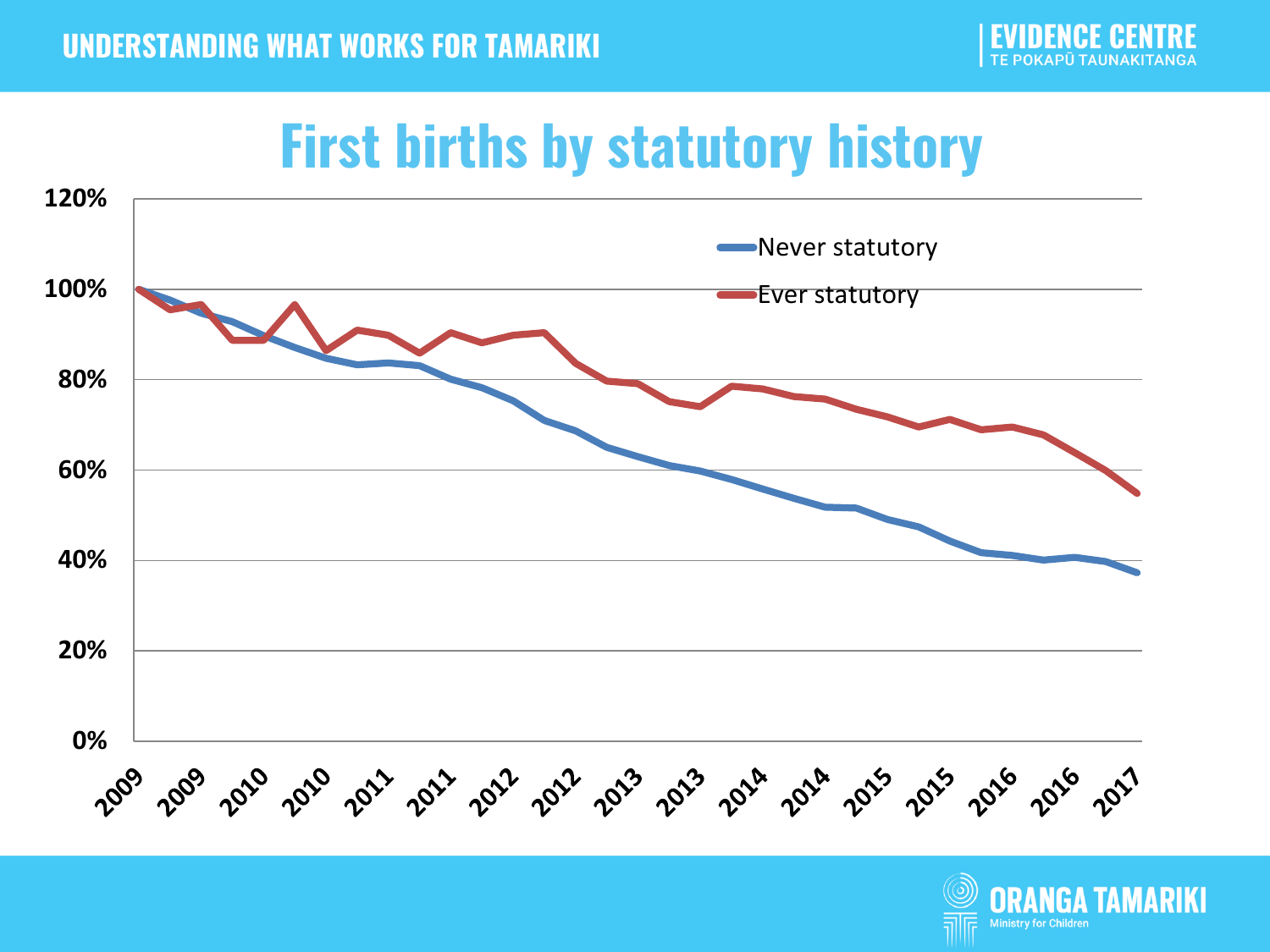### **Teen parents support programmes in Aotearoa**

Only four evaluations were found - all education based

Teen parent units – 23 units, 400-500 young parents enrolled

Young Parent Payment (YPP)

Lack of traditional support structures for Māori

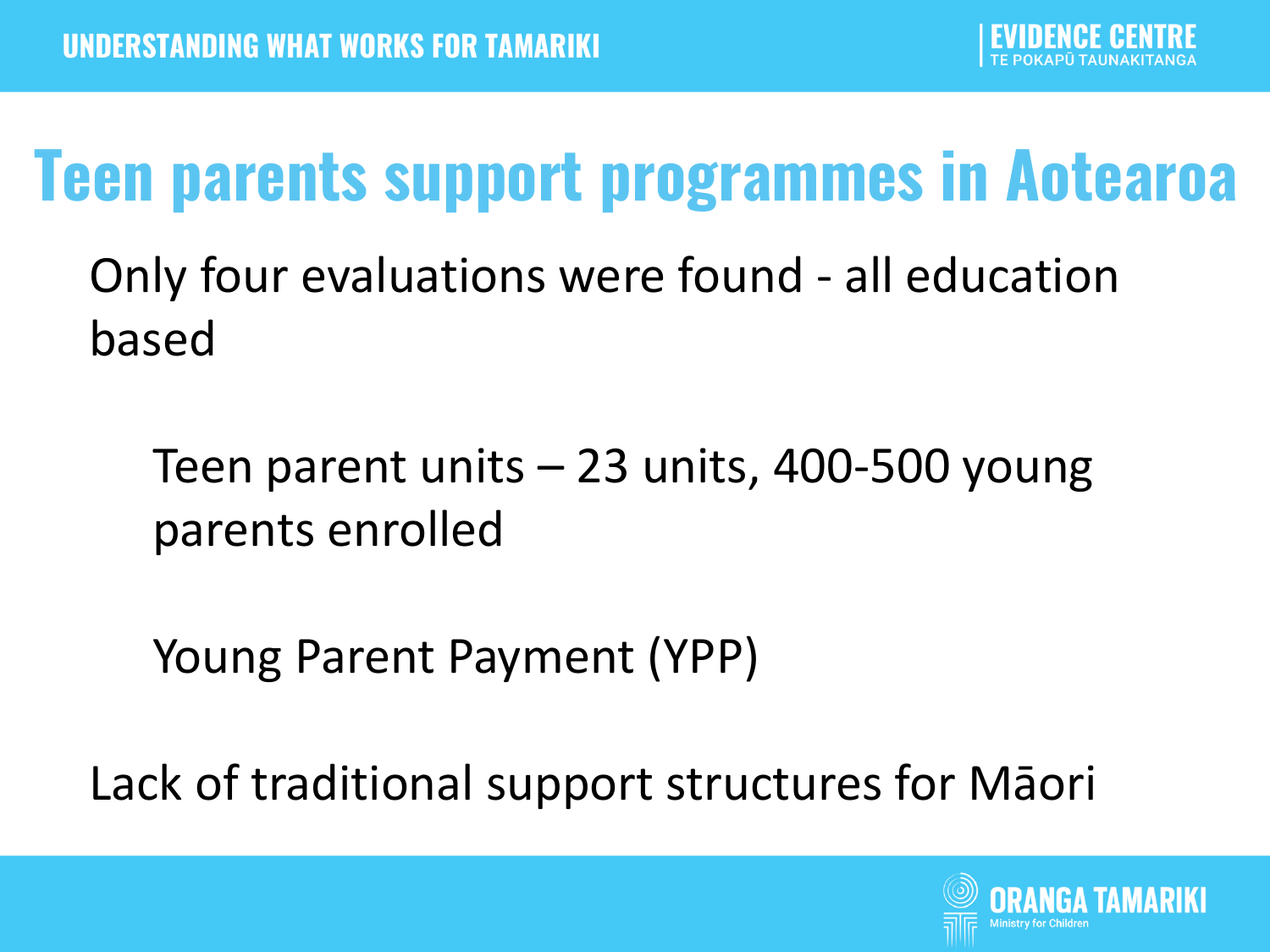## **Findings from the literature**

#### **Challenges for Teen Parents**

- Stigmatisation and discrimination, negative societal attitudes
- Limited opportunity to build education or vocations
- Developmental issues for their children

### **Protective factors for teen parents and their children**

- Social support
- Whānau support
- Positive involvement of the father
- Strengths-based approach

#### **Advantages of teen parenthood**

- Relate more easily to baby as closer in age
- Having time after baby becomes an adult for fun and work
- Motivates positive change in teen parent



• II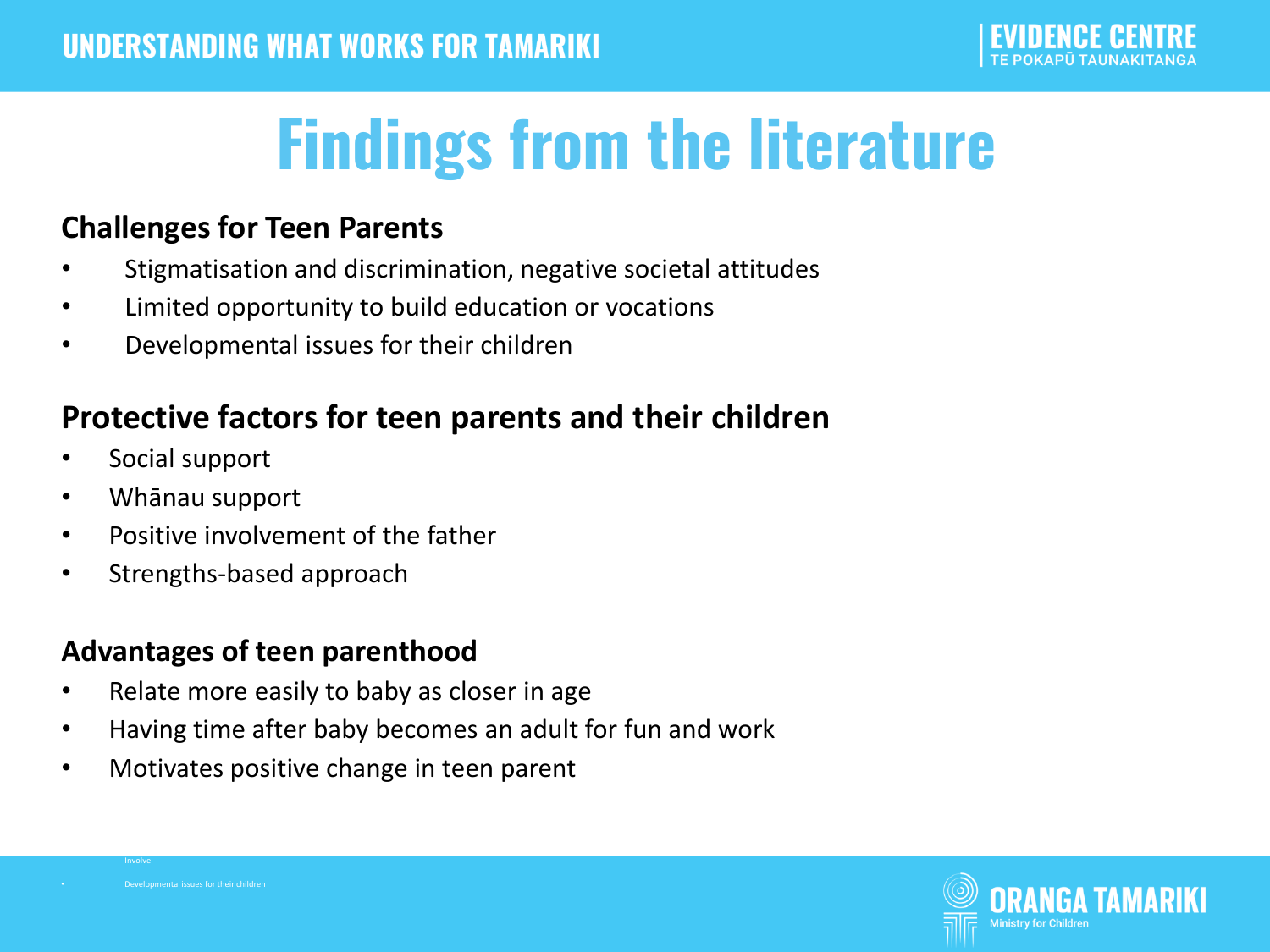### **Findings from the literature**

### **Ways to provide better support to teens**

- Normalise adolescent sex and contraception
- Provide appropriate contraception options
- Timely and low cost/free access to culturally responsive sexual and reproductive health services
- Include young men in the dialogue
- Support young people who are co-parenting